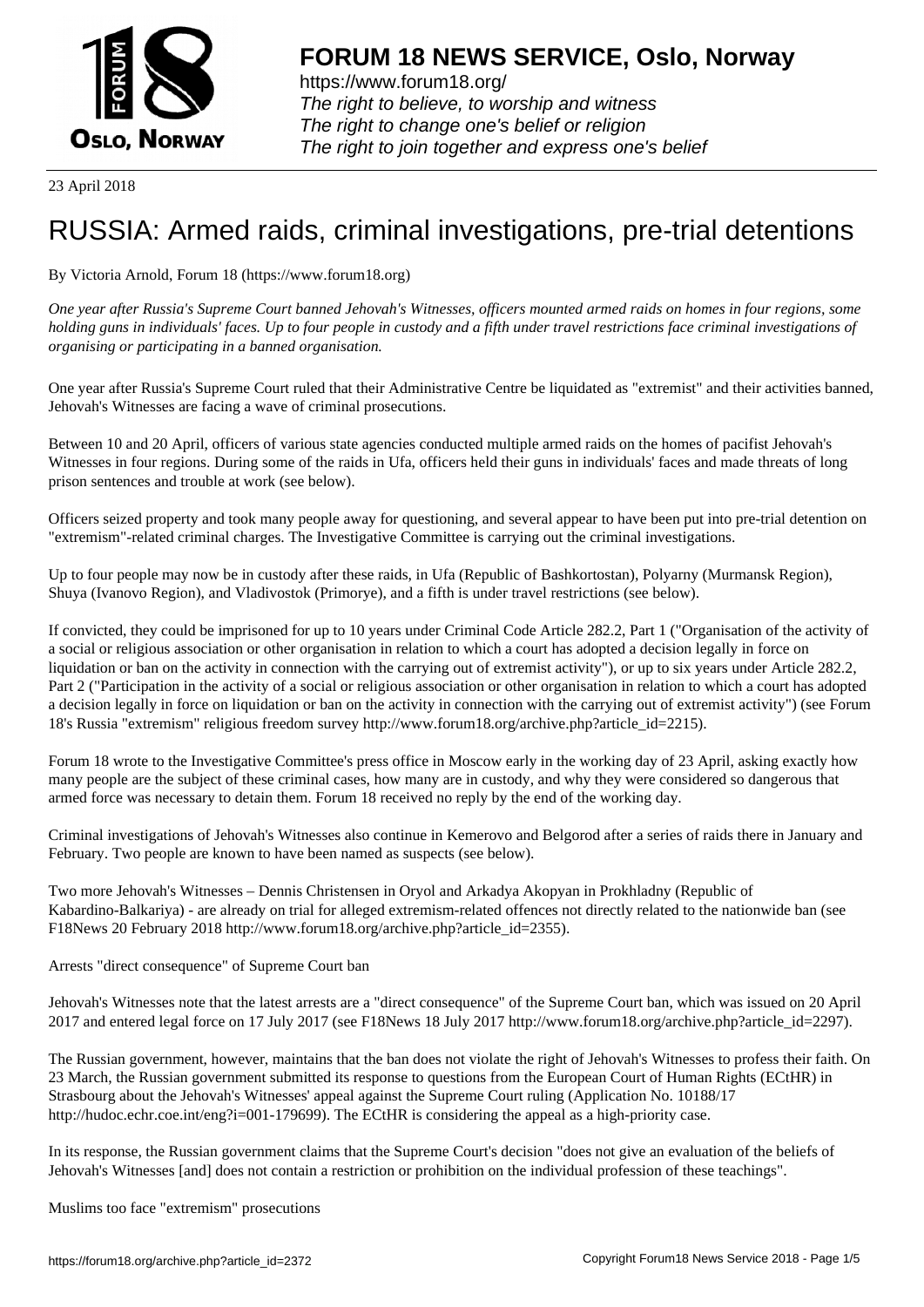Prosecutors have also long used Criminal Code Article 282.2 against Muslims who meet to read the works of late Turkish theologian Said Nursi. People who meet to study his writings can be accused of continuing the activities of "Nurdzhular", which was banned as an "extremist organisation" by the Supreme Court in 2008, even though Muslims in Russia deny it has ever existed (see Forum 18's Russia "extremism" religious freedom survey http://www.forum18.org/archive.php?article\_id=2215).

Five Muslims are known by Forum 18 to be already on trial for having met to study Nursi's works – three in Krasnoyarsk, one in Novosibirsk, and one in Izberbash in the Republic of Dagestan. Another man, from Sharypovo in Krasnoyarsk Region, is due to appear in court soon (see F18News 27 April 2018 http://www.forum18.org/archive.php?article\_id=2373).

## Ufa: Raids with guns, one pre-trial detention

The first Jehovah's Witness to be detained in the latest raids was 32-year-old Anatoly Vilitkevich, on 10 April in Ufa (Republic of Bashkortostan). Investigators have opened a case against him under Criminal Code Article 282.2, Part 1 ("Organisation of the activity of a social or religious association or other organisation in relation to which a court has adopted a decision legally in force on liquidation or ban on the activity in connection with the carrying out of extremist activity").

According to the website of the city's Lenin District Court, Judge Larisa Mokhova ordered Vilitkevich to be kept in custody until 2 June. His lawyers submitted an appeal against his detention to Bashkortostan's Supreme Court, but this was refused on 19 April.

Officers began their searches of eight homes in Ufa early in the morning of 10 April, Jehovah's Witnesses told Forum 18 from Brussels on 19 April. These involved over 60 officials, including special police officers with masks and submachine guns. In some cases, Jehovah's Witnesses claim, officers held their guns in suspects' faces and made threats of long prison sentences and trouble at work.

Officials would have known that weapons including machine guns would be unnecessary, as Jehovah's Witnesses worldwide are a doctrinally pacifist community whose young male members will not do compulsory military service or any other military-connected activity. Jehovah's Witnesses follow their pacifist principles even if the government concerned jails and tortures conscientious objectors to military service, and their families and co-believers (see eg. in Turkmenistan F18News 3 October 2016 http://www.forum18.org/archive.php?article\_id=2220). However, even before Jehovah's Witnesses were banned in Russia their communities were frequently raided by heavily armed and camouflaged officals who frequently planted "evidence" (see eg. F18News 24 October 2016 http://www.forum18.org/archive.php?article\_id=2228).

In all, officers searched more than 20 people, including children, and took them to Lenin District Investigative Department for interrogation and fingerprinting. Investigators also seized personal belongings, including electronic devices, books, and photographs.

"Since all the citizens were in a state of shock and none of them had eaten breakfast, many felt bad," Jehovah's Witnesses told Forum 18. "One woman lost consciousness. After a long delay, officials called an ambulance."

All the detainees were later released, except Vilitkevich. No case has so far been opened against anybody else. At the court hearing on Vilitkevich's detention on 12 April, "the court ignored a number of legal requirements", Jehovah's Witnesses stated. "For example, the court did not specify why such a strict ruling was imposed, nor did it verify the validity of Anatoly Vilitkevich's involvement in the crime imputed to him."

Vilitkevich is being held in Ufa's Investigation Prison No. 1. He is alone in a cell designed for two people, Jehovah's Witnesses told Forum 18 on 20 April, and has described his conditions there as fine.

Vilitkevich has not been added to the Federal Financial Monitoring Service (Rosfinmonitoring) "List of Terrorists and Extremists", whose assets banks are obliged to freeze (see Forum 18's "extremism" Russia religious freedom survey http://www.forum18.org/Archive.php?article\_id=2215).

Forum 18 called Lenin District Investigative Department (to which the Jehovah's Witnesses were taken on 10 April) on 23 April to ask what exactly Vilitkevich was suspected of doing and why this was considered so dangerous that armed force had to be used. A spokesman for the head of the department directed Forum 18 to send all questions to the Bashkortostan Investigative Committee's press service. Forum 18 sent the same questions in writing in the afternoon of the Ufa working day of 23 April. No reply has yet been received.

## Polyarny, Murmansk Region: Raids, two possible detentions

Investigative Committee staff, National Guard special forces, and FSB officers made six simultaneous raids on Jehovah's Witness homes in the northern town of Polyarny late at night on 18 April, the Murmansk Region Investigative Committee announced in a 20 April statement.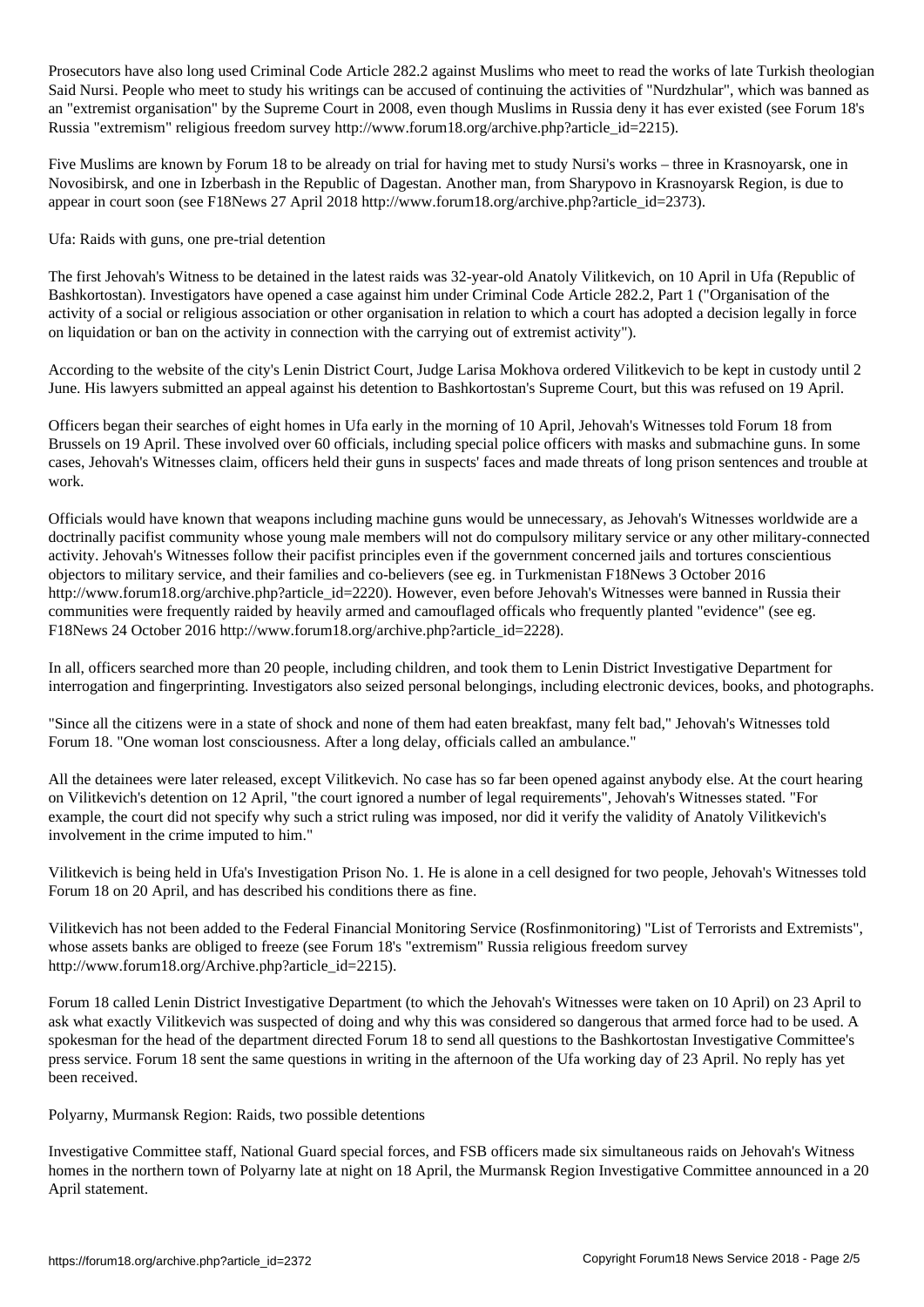$\mathcal{C}$  posted on the Murmansk Investigative Committee's website shows men website shows men website shows men website shows men website shows men website shows men website shows men website shows men website shows men w helmets forcing open a door with the use of tools and kicks.

Officers took more than 20 people to the Investigative Department of the Northern Fleet's Polyarny Flotilla, where they questioned them. "The investigators tried to interview the children as well, asking them questions about the religion of the Jehovah's Witnesses," Jehovah's Witnesses added.

Officers carried out the raids "with the aim of seizing documents and items relevant to the criminal case, as well as identifying persons involved in unlawful activities", the Murmansk Region Investigative Committee explained in its 20 April statement. Investigators confiscated a "large quantity" of literature and computer drives, and "a circle of persons who participated in meetings was identified, as well as persons who organised and conducted [activities] using the internet".

According to Jehovah's Witnesses, two men, aged 44 and 61, were still not contactable as of 20 April and are probably in detention.

Diana Davidova of Polyarny District Court refused to tell Forum 18 on 23 April if the court has approved pre-trial detention for any suspects in the criminal case.

The Murmansk Region Investigative Committee confirmed in its statement that it has opened a case against two people under Criminal Code Article 282.2, Part 1 ("Organisation of the activity of a social or religious association or other organisation in relation to which a court has adopted a decision legally in force on liquidation or ban on the activity in connection with the carrying out of extremist activity").

It said the two were detained "as a result of carefully planned and organised operational and investigative actions". Their alleged offence had originally been detected by the Northern Fleet branch of the FSB security service, it added.

"The suspects, reliably aware of [the ban on Jehovah's Witness activity], during the period from April 2017 to the present, on the territory of Aleksandrovsk [closed military district - ZATO] in Polyarny, organised the activities of the religious organisation by convening and holding meetings, organising the recruitment of new members, and bringing the contents of texts of religious literature to gatherings' participants".

Criminal cases may yet be opened against more people. The Investigative Committee added that the investigation is continuing "with the aim of collecting and consolidating the evidence base, and identifying other persons involved in the commission of the crime".

Forum 18 called the Northern Fleet's Investigative Department on 23 April, but a spokesman denied that the case was their responsibility, and said that he himself had only learned of it from the press.

Forum 18 asked Murmansk Region Investigative Committee's press service in Murmansk why armed force had been considered necessary in the raids. Head of the press service Kseniya Koshelyuk replied on 23 April that all further inquiries should be directed to the head of the relevant investigative department.

Shuya, Ivanovo Region: Raids, one man under restrictions

Investigative Committee investigators also carried out at least three raids on homes in the Ivanovo Region town of Shuya in the morning of 20 April. One man was taken to the police station, according to a 20 April statement from Jehovah's Witnesses.

Dmitry Mikhailov (born 1977) has since been named as a suspect in the case under Criminal Code Article 282.2, Part 2 ("Participation in the activity of a social or religious association or other organisation in relation to which a court has adopted a decision legally in force on liquidation or ban on the activity in connection with the carrying out of extremist activity"). Investigators have placed Mikhailov under travel restrictions.

The Ivanovo Region Investigative Committee said in a 20 April statement that "from the beginning of 2018 to the present, several residents of Shuya and Shuya district, adherents of the religious organisation 'Administrative Centre of Jehovah's Witnesses in Russia', which is banned on the territory of the Russian Federation, have become acquainted with literature containing statements degrading human dignity on the basis of attitude towards religion, and elements of propaganda of the exclusivity of one religion over another; have taken part in events; and have promoted its activities".

The Investigative Committee added that further investigative work is now underway to establish the identities of all persons involved in the "extremist crime".

Mikhailov's case is being investigated by Robert Barsegyan, an investigator of the Shuya District Investigative Department, his colleagues told Forum 18 on 23 April. Forum 18 reached both Barsegyan and the head of the Department Aleksandr Khramov on the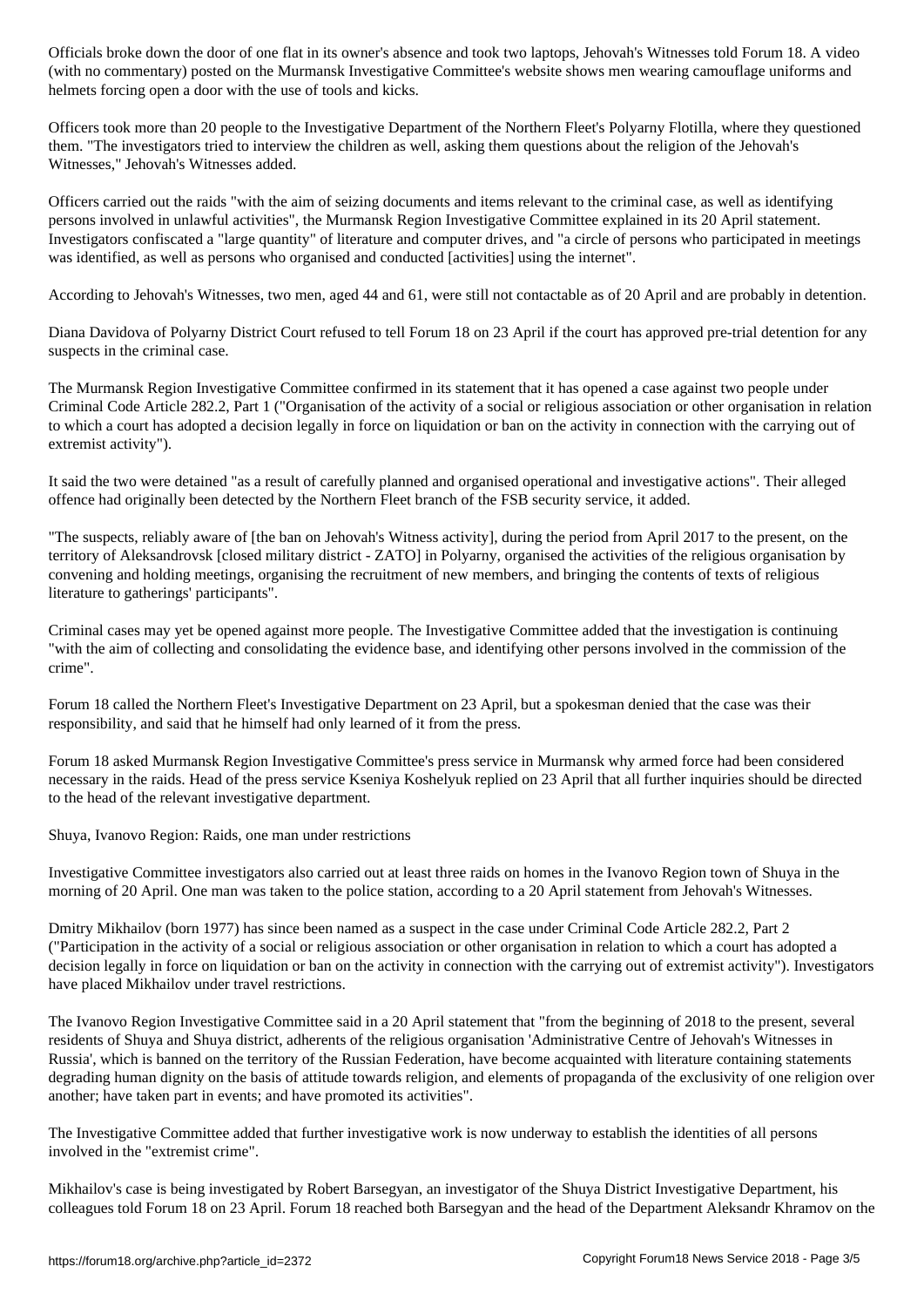Vladivostok: Raid, one pre-trial detention

Officers in Vladivostok detained Valentin Osadchuk (born 1976), Jehovah's Witnesses said. Officials raided his home on 19 April, and investigators opened a case against him under Criminal Code Article 282.2, Part 1 ("Organisation of the activity of a social or religious association or other organisation in relation to which a court has adopted a decision legally in force on liquidation or ban on the activity in connection with the carrying out of extremist activity").

Vladivostok's Frunze District Court ruled on 23 April that Osadchuk should be kept in custody for two months (until 20 June), Jehovah's Witnesses told Forum 18 on 23 April.

Forum 18 thinks Osadchuk to be in detention at Investigation Prison No. 1 in Vladivostok.

Osadchuk has not been added to the Federal Financial Monitoring Service (Rosfinmonitoring) "List of Terrorists and Extremists", whose assets banks are obliged to freeze (see Forum 18's "extremism" Russia religious freedom survey http://www.forum18.org/Archive.php?article\_id=2215).

Belgorod: Two still under investigation

Two Jehovah's Witnesses in Belgorod – Anatoly Shalyapin and Sergey Voykov – are under investigation for alleged offences under Criminal Code Article 282.2, Part 2 ("Participation in the activity of a social or religious association or other organisation in relation to which a court has adopted a decision legally in force on liquidation or ban on the activity in connection with the carrying out of extremist activity").

The men were among a large number of Jehovah's Witnesses whose homes were searched by Investigative Committee agents and other officers in heavy-handed armed raids on 7 February 2018 (see F18News 20 February 2018 http://www.forum18.org/archive.php?article\_id=2355).

Voykov lodged a complaint at Sverdlovsk District Court on 4 April against the confiscation of his passport – this was partially upheld on 16 April, Jehovah's Witnesses told Forum 18 on 23 April, but it remains unclear whether this means the passport will be returned to him.

Voykov and Shalyapin remain suspects in the case and have not yet been formally charged. They are still under travel restrictions. Because these are valid for only ten days if no charges are brought, the two men must return to the Investigative Committee to sign them again each time they expire. Shalyapin has had to do this three times so far, according to Jehovah's Witnesses, and Voykov twice. Their latest travel restrictions ran out on 19 April – investigators called Shalyapin on 21 April to come in and sign them again the following week. It is not known whether Voykov has also been summoned.

Neither Voykov nor Shalyapin are on the Federal Financial Monitoring Service (Rosfinmonitoring) "List of Terrorists and Extremists", whose assets banks are obliged to freeze (see Forum 18's "extremism" Russia religious freedom survey http://www.forum18.org/Archive.php?article\_id=2215).

Kemerovo: Investigation continues

Officials carried out similar raids, searches, and confiscations of property at several addresses in Kemerovo on 23 January (see F18News 20 February 2018 http://www.forum18.org/archive.php?article\_id=2355).

Nobody has yet been charged or named as a suspect in the case, which was initiated under Criminal Code Article 282.2, Part 2 ("Participation in the activity of a social or religious association or other organisation in relation to which a court has adopted a decision legally in force on liquidation or ban on the activity in connection with the carrying out of extremist activity"). No Jehovah's Witnesses in the city are in detention or under other restrictive measures, Jehovah's Witnesses told Forum 18 on 23 April.

As 12 individuals' homes were searched, it is likely that they remain under investigation. (END)

For more background see Forum 18's surveys of the general state of freedom of religion and belief in Russia at http://www.forum18.org/Archive.php?article\_id=2246, and of the dramatic decline in this freedom related to Russia's Extremism Law at http://www.forum18.org/Archive.php?article\_id=2215.

A personal commentary by Alexander Verkhovsky, Director of the SOVA Center for Information and Analysis http://www.sova-center.ru, about the systemic problems of Russian anti-extremism legislation, is at F18News 19 July 2010 http://www.forum18.org/Archive.php?article\_id=1468.